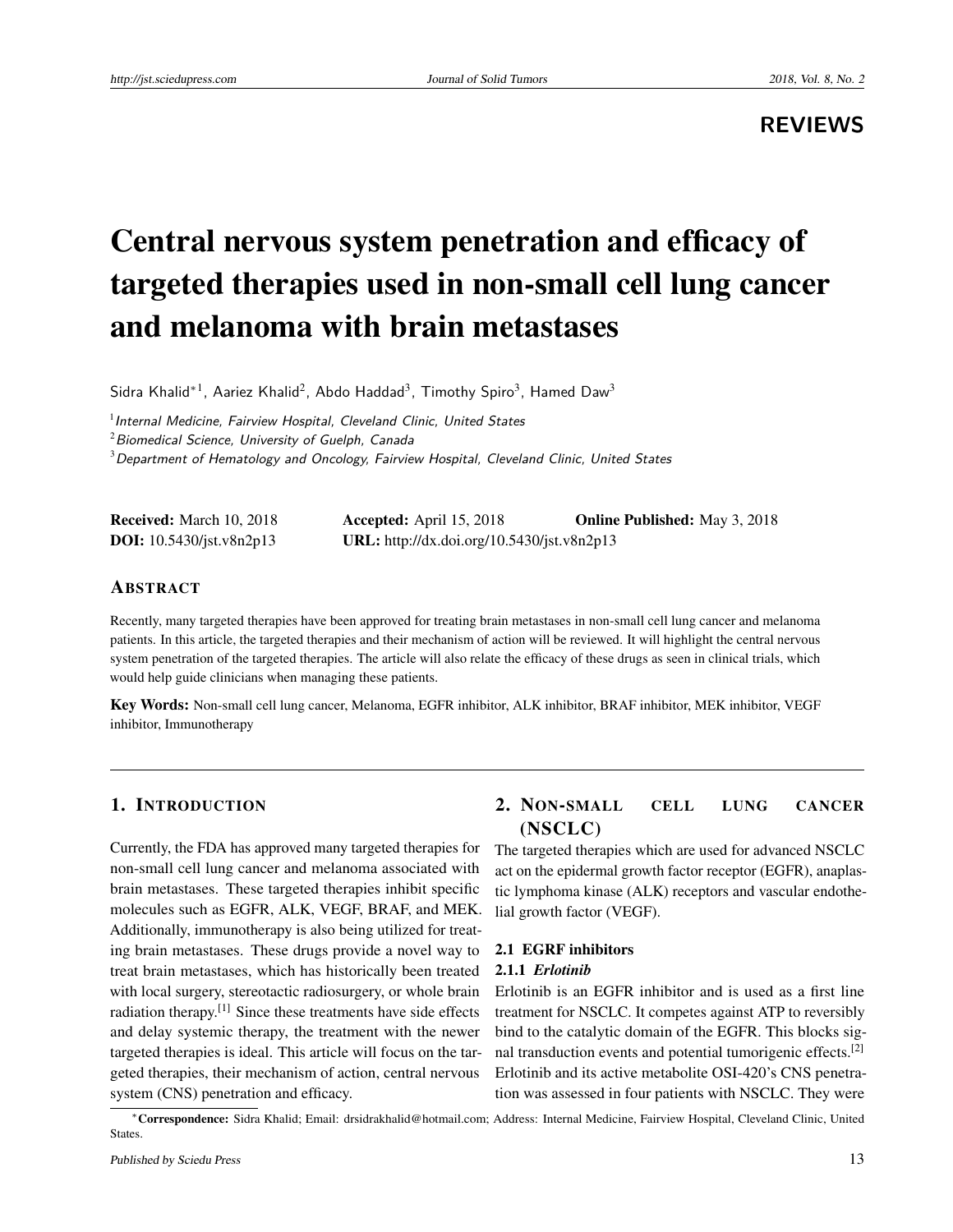given 150 mg of erlotinib. The results showed that erlotinib CSF concentration was 5.1% and OSI-420 CSF concentration was 5.8%. Therefore, erlotinib maybe a good treatment option for NSCLC with brain metastases.<sup>[\[3\]](#page-5-2)</sup> Additionally, Togashi et al. stated that erlotinib's CSF concentration increased with its plasma concentration, which could be useful in cases of refractory CNS metastases in NSCLC patients. This suggests that erlotinib administered at a higher dose than  $150$  mg, could be beneficial.<sup>[\[4\]](#page-5-3)</sup> In a retrospective study by Bai et al., 40 patients with advanced NSCLC were given erlotinib. In the patients with intracranial disease, 4 (10%) had partial response, 21 (52.5%) had stable disease, and 15 (37.5%) had progressive disease. The patients with EGFR mutations had a disease control rate of 80%. The study showed that erlotinib is moderately active in NSCLC with brain metastases and is more effective in EGFR mutation positive individuals.<sup>[\[5\]](#page-5-4)</sup>

#### 2.1.2 *Gefitinib*

Gefitinib is an EGFR inhibitor and is used for NSCLC.<sup>[\[6\]](#page-5-5)</sup> Gefitinib and its CNS penetration was assessed in 15 Japanese patients diagnosed with NSCLC and brain metastases. They were administered 250 mg of gefitinib and 150 mg of erlotinib. The CSF concentration and penetration rate were higher for erlotinib than gefitinib and this led to higher CNS response rates in the erlotinib patients.[\[7\]](#page-6-0) Similarly, Zhao et al. conducted a study in which 22 patients with lung adenocarcinoma and brain metastases were given gefitinib. They showed that the CSF concentration of gefitinib was low, and correlated with the plasma concentration. Hence, to achieve higher CSF concentration in NSCLC with brain metastases, higher doses of gefitinib should be used.<sup>[\[8\]](#page-6-1)</sup>

A prospective trial was undertaken by Ceresoli et al. in which gefitinib was given to NSCLC patients with brain metastases to assess its safety and efficacy. In the 41 patients, 250 mg of gefitinib was administered. 4 (10%) had a partial response, 7 (17%) had a stable disease and the overall disease control rate was 27%. The conclusion was that gefitinib can be active in brain metastases in NSCLC. The standard therapy, prior chemotherapy and whole brain radiation therapy (WBRT), was also assessed and revealed disappointing results. As a result, the study concluded that gefitinib is a new treatment option.[\[9\]](#page-6-2) Similarly, a meta-analysis of 7 trials looked at erlotinib/gefitinib with WBRT, WBRT alone, or WBRT with chemotherapy. It concluded that erlotinib/gefitinib plus WBRT was superior to WBRT alone, as the overall response rate was 2.16.<sup>[\[10\]](#page-6-3)</sup> Additionally, gefitinib's effect was studied in NSCLC patients with brain metastases. Of the 57 patients, 14 had brain metastases, 1 had complete response, 5 had partial responses, and 8 had stable disease in the brain. This study found that in refractory NSCLC, gefitinib has efficacy and is well tolerated.[\[11\]](#page-6-4)

#### 2.1.3 *Afatinib*

Afatinib is an EGFR inhibitor used for metastatic NSCLC with EGFR exon 19 deletions or exon 21 substitution mutations.[\[12\]](#page-6-5) Tamiya et al. studied afatinib's CSF penetration rate. The study included 11 patients with EGFR positive advanced NSCLC, who were given afatinib at 40 mg/day. On day 8, the CSF penetration rate was 2.45+/-2.91%. The overall response rate was 27.3%. This study concluded that afatinib was effective for NSCLC with uncommon EGFR mutations.<sup>[\[13\]](#page-6-6)</sup> In the two trials, LUX-Lung 3 and LUX-Lung 6, NSCLC with EGFR mutations and brain metastases patients treated with afatinib had improved progression free survival (8.2 vs. 5.4 months) and overall response rate (73% vs.  $25\%$ ) when compared to standard platinum therapy.<sup>[\[14\]](#page-6-7)</sup>

#### 2.1.4 *Osimertinib*

Osimertinib is an EGFR inhibitor that is selective for EGFR-TKI sensitizing and T790M resistance mutations in NSCLC. Soria et al. conducted a study which included 556 patients with previously untreated EGRF mutation-positive (exon 19 deletion or L858R) locally advanced or metastatic NSCLC. They were distributed into three treatment groups. Patients received either 80 mg of osimertinib, or 250 mg of gefitinib, or 150 mg of erlotinib. CNS progression occurred in 17 (6%) patients on osimertinib and 42 (15%) patients who were given the standard EGFR-TKI therapy. All these results stated that osimertinib had a prolonged progression free survival than the current standard EGFR mutation-positive treatment.[\[15\]](#page-6-8)

## 2.2 ALK inhibitors

#### 2.2.1 *Crizotinib*

Crizotinib is FDA approved for metastatic NSCLC ALK+ mutations. It binds to ATP in a competitive manner, which results in binding and inhibition of ALK kinase and ALK fusion proteins. It also blocks the c-met pathway. These then cause inhibition of tumor growth. Crizotinib's CSF concentration has been studied by Costa et al. and Metro et al. Their results show that crizotinib has poor CFS concentration, as evidenced by low CSF to serum ratios. However, despite the poor CSF concentration some patients with brain metastases benefited from crizotinib. This finding requires further study to determine the underlying mechanisms. Crizotinib is also a p-glycoprotein substrate. The efficacy of crizotinib was studied in the PROFILE 1014 trial, in which crizotinib was compared to standard chemotherapy (platinum doublets). The results showed that intracranial disease control rate was 56% vs. 25% respectively.<sup>[\[16\]](#page-6-9)</sup>

#### 2.2.2 *Ceritinib*

Certinib is used for metastatic NSCLC ALK+ mutations. It is a tyrosine kinase, Cytochrome P450 3A, and Cytochrome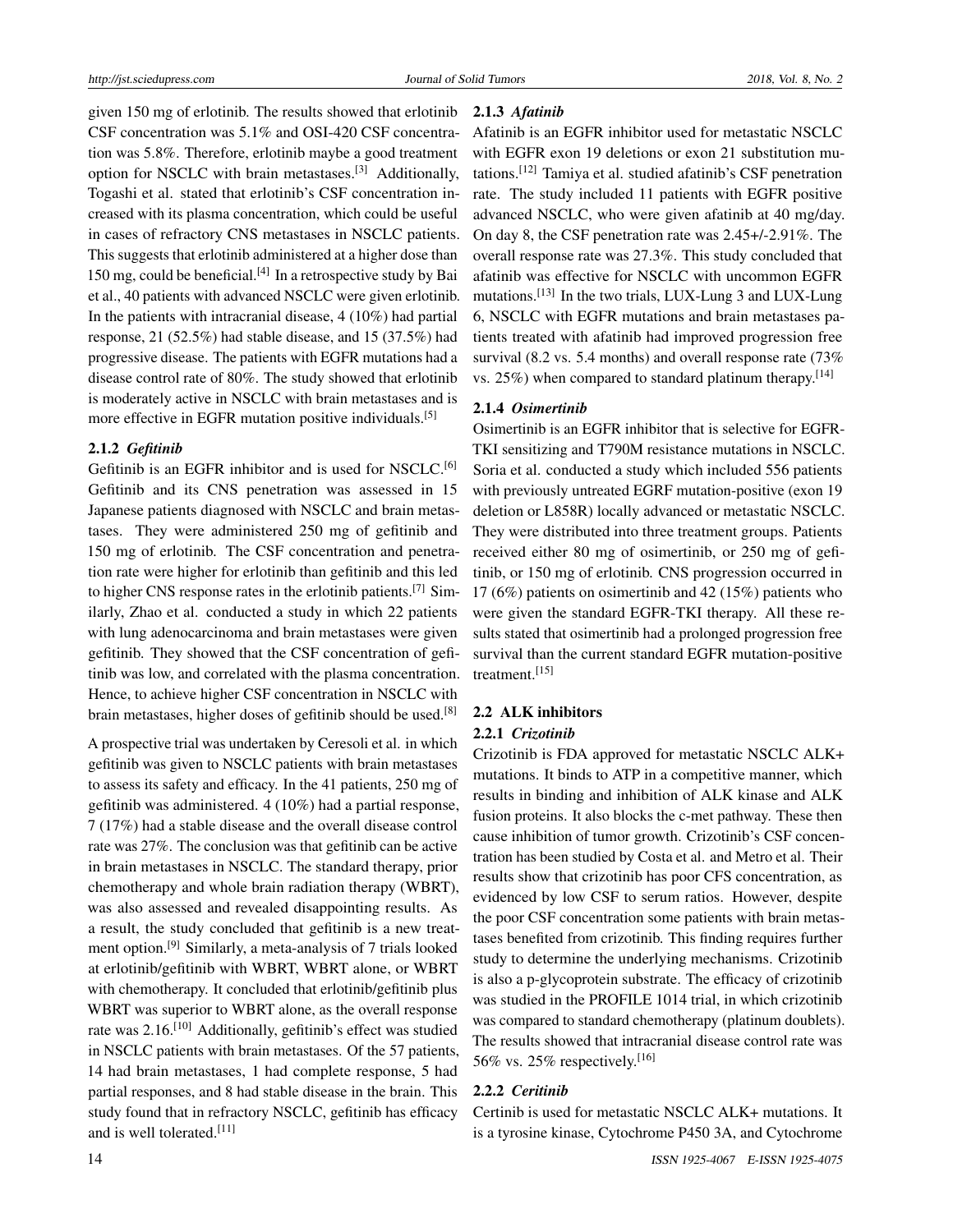P450 2C9 inhibitor. It binds and blocks ALK kinase, ALK fusion proteins and ALK point mutation variants, and inhibits cell growth in ALK-overexpressing tumor cells. A preclinical rat model demonstrated ceritinib's penetration of the blood brain barrier with a CSF and plasma ratio of 15%. In the ASCEND 3 trial, ceritinib was administered to 50 patients with brain metastases at baseline, 27 of whom had prior radiotherapy. In 17 patients, the intracranial response rate was 58.9% and disease control rate was 82.4%. This study suggests that ceritinib can be active in brain metastases, especially in those who have not had any prior treatment with ALK inhibitors.[\[16\]](#page-6-9)

#### 2.2.3 *Alectinib*

Alectinib is an ALK inhibitor which is used for NSCLC with ALK+ mutations. Alectinib has a potent antineoplastic activity against intracranial lesions due to its high rate of CNS penetration. It is not a substrate for p-glycoprotein and hence is not effluxed. The efficacy of alectinib was assessed in several trials. In the AF-002JG study, of 21 patients with brain metastases, 6 (29%) had complete response, 5 (24%) had partial response, 8 (38%) had stable disease and 2 (10%) had progressive disease. Similarly, the NP28761 trail showed a response rate of 68.8% and disease control rate was 100% in patients with baseline intracranial lesions treated with alectinib.<sup>[\[16\]](#page-6-9)</sup>

#### 2.3 VEGF inhibitor

#### *Bevacizumab*

Bevacizumab is a recombinant human neutralizing VEGF IgG antibody, which inhibits tumor angiogenesis. It is FDA approved for NSCLC. Bevacizumab acts on intracranial lesions, not by disrupting the blood brain barrier, but through neutralizing the VEGF within the lumen of capillaries. The efficacy of bevacizumab was assessed in the BRAIN study. In the trial, NSCLC patients with asymptomatic brain metastases were divided into two arms: Arm #1 - bevacizumab, paclitaxel, and carboplatin; Arm #2 - bevacizumab and erlotinib. The response rates for the intracranial and extracranial metastases in both arms were identical. Bevacizumab had an acceptable safety profile in this patient population.<sup>[\[17\]](#page-6-10)</sup>

#### 3. MELANOMA

Targeted therapies that are used in melanoma act on the mitogen-activated protein (MAP) kinase pathway. In this pathway, RAS protein is activated, which then stimulates the RAF kinases ARAF, BRAF and RAF1. These kinases then cause MEK kinase phosphorylation that activates ERK kinase. This controls cyclin D1, which causes cellular division and progression.[\[18\]](#page-6-11) The targeted therapies available for the treatment of melanoma are BRAF inhibitors, MEK inhibitors, and immunotherapy.

#### 3.1 BRAF inhibitors 3.1.1 *Vemurafenib*

Vemurafenib is a BRAF inhibitor which is used for unresectable or metastatic melanoma with BRAF (V600) mutations. According to Mittapalli et al. vemurafenib is effluxed by p-glycoprotein and BCRP, which constitute the blood brain barrier. Vemurafenib's CNS distribution is severely re-stricted.<sup>[\[19\]](#page-6-12)</sup> However, in a phase 2 clinical trial by McArthur et al., 146 metastatic melanoma patients were given vemurafenib. They were distributed in two cohorts, (1) previously untreated brain metastases and (2) previously treated brain metastases. In cohort 1, the intracranial best overall response rate was 18%. The study authors concluded that vemurafenib use in melanoma with brain metastases has a clinically mean-ingful response rate.<sup>[\[20\]](#page-6-13)</sup> In another study by Dummer et al. vemurafenib was used for BRAF (V600) mutation-positive melanoma patients with symptomatic brain metastases. For intracranial and extracranial sites, an overall partial response was reached in 10 out of 24 patients (42%). Out of the 19 patients with measurable intracranial disease, 7 (37%) had intracranial tumor regression, and 3 (16%) had a partial response.[\[21\]](#page-6-14)

#### 3.1.2 *Dabrafenib*

Dabrafenib is a BRAF protein inhibitor that decreases cellular proliferation of tumor cells containing a mutated BRAF gene. In a phase 1 dose escalation trial, patients with melanoma and untreated brain metastases were included. 9 out of 10 had reductions in the size of their brain lesions.<sup>[\[22\]](#page-6-15)</sup> Even with the response seen in this trial, the CNS distribution of dabrafenib was uncertain. Mittapalli et al. looked at the CNS penetration of dabrafenib. The results showed that dabrafenib is a substrate for p-glycoprotein and BCRP, which efflux dabrafenib. Hence, dabrafenib has limited CNS penetration. However, the study also compared the CNS distribution of vemurafenib to dabrafenib and found that dabrafenib had greater CNS penetration at a similar dose.[\[23\]](#page-6-16) Thus, dabrafenib appears to be a better option than vemurafenib. In a study by Rodgers et al. the CNS penetration of dabrafenib was evaluated. They concluded that there were quantifiable concentrations of dabrafenib in the plasma, but CSF had low concentrations.<sup>[\[24\]](#page-6-17)</sup>

In the BREAK-MB, multicenter phase 2 trial, dabrafenib's safety and efficacy were assessed in 172 patients with BRAF V600E, V600K mutations and metastatic melanoma with at least one measurable brain metastasis. They were divided into two cohorts, (A) no local therapy and (B) with progression after local therapy. The results showed that the overall intracranial objective response in cohort A was 39% and in cohort B was 31%. As BRAF inhibitors have a high rate of intracranial objective response, they should be considered in BRAF mutated melanoma.[\[1\]](#page-5-0) Published by Sciedu Press 25 and 200 and 200 and 200 and 200 and 200 and 200 and 200 and 200 and 200 and 200 and 200 and 200 and 200 and 200 and 200 and 200 and 200 and 200 and 200 and 200 and 200 and 200 and 200 and 200 a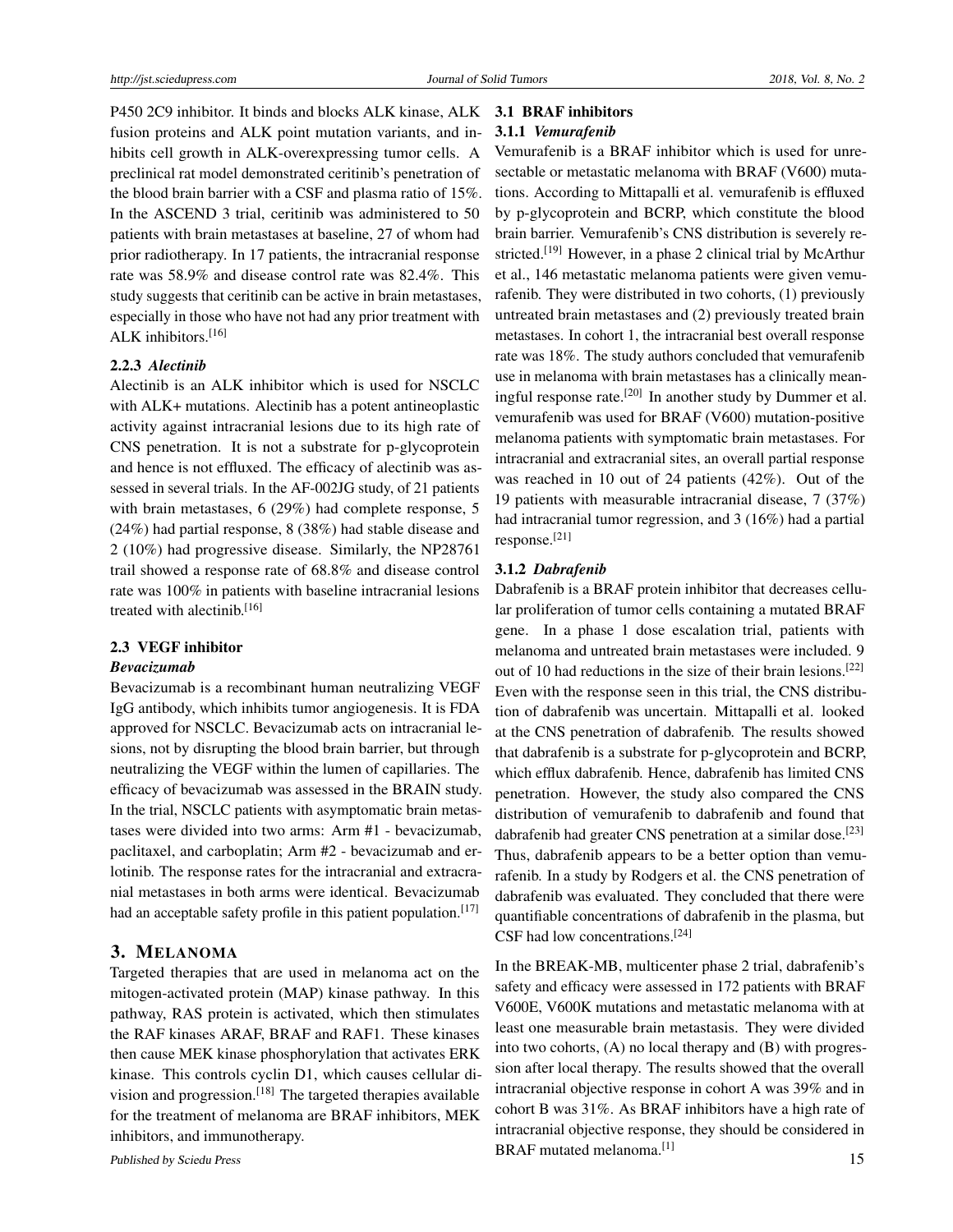|  |  |  | Table 1. CNS distribution and Efficacy of Targeted Therapies in Advanced NSCLC |  |  |  |  |  |  |  |  |  |  |
|--|--|--|--------------------------------------------------------------------------------|--|--|--|--|--|--|--|--|--|--|
|--|--|--|--------------------------------------------------------------------------------|--|--|--|--|--|--|--|--|--|--|

| <b>Targeted</b><br>therapy | <b>Mechanism of</b><br>action                                                   | <b>CNS</b> penetration                                                                                                | <b>Clinical trials</b>                                                                      | <b>Results of clinical trials</b>                                                                                                                       |
|----------------------------|---------------------------------------------------------------------------------|-----------------------------------------------------------------------------------------------------------------------|---------------------------------------------------------------------------------------------|---------------------------------------------------------------------------------------------------------------------------------------------------------|
| Erlotinib                  | <b>EGFR</b> inhibitor                                                           | -at a dose of 150 mg, CSF concentration<br>5.1%<br>-as plasma concentration increases, CSF<br>concentration increases | -Bai et al.                                                                                 | -out of 40 patients:<br>Partial response -4<br>Stable disease-21<br>Progressive disease-15                                                              |
|                            |                                                                                 |                                                                                                                       | -Ceresoli et al.                                                                            | -out of 41 patients:<br>Partial response-4<br>Stable disease-7<br>Overall disease control rate-27%                                                      |
| Gefitinib                  | <b>EGFR</b> inhibitor                                                           | -CSF concentration is low<br>-as plasma concentration increases, CSF                                                  | -Meta-analysis by Zheng<br>et al.                                                           | -gefitinib/erlotinib plus WBRT<br>superior to WBRT alone<br>-overall response rate 2.16                                                                 |
|                            |                                                                                 | concentration increases                                                                                               | -Hotta et al.                                                                               | -out of 14 patients with brain<br>metastases:<br>Complete response-1<br>Partial response-5<br>Stable disease-8                                          |
| Afatinib                   | <b>EGFR</b> inhibitor<br>$-exon 19$<br>deletions<br>$-exon 21$<br>substitutions | -at a dose of 40 mg/day, CSF penetration<br>rate was $2.45+/2.91\%$ , with overall<br>response rate of 27.3%          | -LUX-Lung 3 and<br>LUX-Lung 6 trials                                                        | -overall response rate of 73%                                                                                                                           |
| Osimertinib                | <b>EGFR</b> inhibitor                                                           | $-N/A$                                                                                                                | -Soria et al.                                                                               | -CNS progression occurred in 17<br>$(6\%)$ osimertinib and 42 (15%) in<br>standard EGFR-TKI group.                                                      |
| Crizotinib                 | ALK inhibitor                                                                   | -low CSF to serum ratios<br>-poor CSF concentration<br>-p-glycoprotein substrate                                      | -PROFILE 1014                                                                               | -disease control rate of 56%                                                                                                                            |
| Certinib                   | ALK inhibitor                                                                   | -penetrated the blood brain barrier at a ratio<br>of 15%                                                              | -ASCEND <sub>3</sub>                                                                        | -out of 50 patients:<br>Overall response rate-58.9%<br>Disease control rate-82.4%                                                                       |
| Alectinib                  | ALK inhibitor                                                                   | -high rate of CNS penetration<br>-not a substrate for p-glycoprotein                                                  | $-AF-002JG$                                                                                 | -out of 21 patients:<br>Complete response-6<br>Partial response-5<br>Stable disease-8<br>Progressive disease-2                                          |
|                            |                                                                                 |                                                                                                                       | -NP28761                                                                                    | -response rate-68.8%<br>-disease control rate-100%                                                                                                      |
| Bevacizumab                | VEGF inhibitor                                                                  | -does not disrupt the blood brain barrier<br>-acts on VEGF                                                            | -BRAIN<br>-compared<br>bevacizumab,<br>carboplatin, paclitaxel to<br>bevacizumab, erlotinib | -response rates for intracranial<br>and extracranial sites were<br>identical in the two arms                                                            |
| Nivolumab                  | PD1 inhibitor                                                                   | -targets intracranial metastasis through<br>pre-existing tumor infiltrating lymphocytes                               | -Borghaei et al.                                                                            | -overall survival at 1 year-51%                                                                                                                         |
| Pembrolizumab              | PD1 inhibitor                                                                   | -targets intracranial metastasis through<br>pre-existing tumor infiltrating lymphocytes                               | -Langer el al.                                                                              | -out of 123 patients:<br>-pembrolzumab, carboplatin and<br>premetrexed group objective<br>response: 33<br>-chemotherapy group objective<br>response: 18 |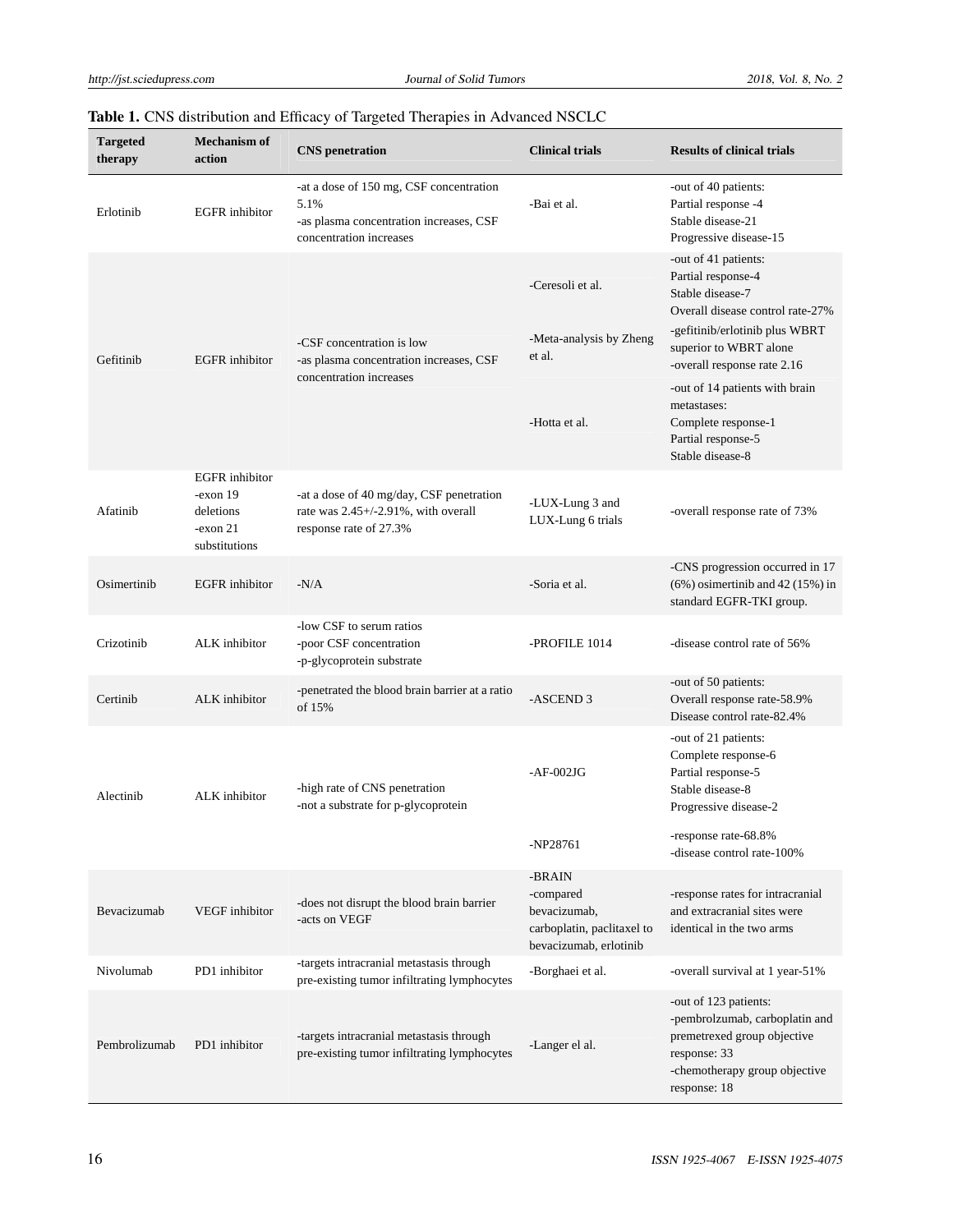| <b>Targeted</b><br>therapy | <b>Mechanism of</b><br>action        | <b>CNS</b> penetration                                                                                                                | <b>Clinical trials</b>                                                                                              | <b>Results of clinical trials</b>                                                                                                                                                                               |
|----------------------------|--------------------------------------|---------------------------------------------------------------------------------------------------------------------------------------|---------------------------------------------------------------------------------------------------------------------|-----------------------------------------------------------------------------------------------------------------------------------------------------------------------------------------------------------------|
| Vemurafenib                | <b>BRAF</b> inhibitor                | -effluxed by p-glycoprotein<br>and BCRP<br>-CNS distribution severely<br>restricted                                                   | -McArthur et al.<br>-Dummer et al.                                                                                  | -intracranial best overall response rate<br>18% in patients who had untreated<br>brain metastases<br>-out of 19 patients with measurable<br>intracranial lesions, 7 had tumor<br>regression, 3 partial response |
| Dabrafenib                 | <b>BRAF</b> inhibitor                | -effluxed by p-glycoprotein<br>and BCRP<br>-darafebnib greater<br>penetration into the brain<br>than vemurafenib at a<br>similar dose | -BREAK-MB, two cohorts<br>Cohort A: no local therapy<br>Cohort B: progression after<br>local therapy                | -overall intracranial objective response:<br>Cohort A: 39%<br>Cohort B: 31%                                                                                                                                     |
| Trametinib                 | <b>MEK</b> inhibitor                 | -restricted brain distribution<br>-substrate of p-glycoprotein<br>and BCRP                                                            | -Robert et al.<br>-darafenib and trametinib<br>compared to vemurafenib<br>alone                                     | -improved overall survival in the<br>combined group<br>-objective response rate:<br>Dabrafenib and trametinib: 64%<br>Vemurafenib: 51%                                                                          |
| Ipilimumab                 | Monoclonal antibody<br>against CTLA4 | -acts against brain<br>metastases through<br>activated T cells                                                                        | -Margolin et al.<br>Cohort A: no steroids,<br>asymptomatic<br>Cohort B: steroids and<br>symptomatic<br>-Hodi et al. | -ipilimumab used in both cohorts:<br>Disease control in cohort $A - 12$<br>Disease control in cohort $B - 2$<br>-ipilimumab with gp100 vaccine had<br>improved overall survival (10.1<br>months)                |
| Nivolumab                  | PD1 inhibitor                        | -targets intracranial<br>metastasis through<br>pre-existing tumor<br>infiltrating lymphocytes                                         | -Cohen et al.<br>-Borghaei et al.                                                                                   | -groups with nivolumab showed<br>statistically significant progression free<br>survival than ipilimumab<br>-nivolumab has overall survival at 1<br>year of 51% compared with docetaxel<br>at 39%                |
| Pembrolizumab              | PD1 inhibitor                        | -targets intracranial<br>metastasis through<br>pre-existing tumor<br>infiltrating lymphocytes                                         | -Robert et al.                                                                                                      | -pembrolizumab prolonged progression<br>free survival and overall survival than<br>ipilimubmab                                                                                                                  |

| Table 2. CNS distribution and Efficacy of Targeted Therapies in Advanced Melanoma |  |
|-----------------------------------------------------------------------------------|--|
|-----------------------------------------------------------------------------------|--|

#### 3.2 MEK inhibitor

#### *Trametinib*

Trametinib is a MEK inhibitor used with dabrafenib for unresectable or metastatic melanoma with BRAF (V600E or V600K) mutations. As there is emerging resistance encountered downstream to BRAF in the MAPK signaling pathway, trametinib offers a novel way to overcome this resistance by acting through MEK-1/2. Hence, concurrent therapy with a BRAF inhibitor and trametinib is preferred. In a phase 3 trial in which trametinib was combined with dabrafenib, there was improved overall survival in untreated metastatic melanoma with BRAF V600E or V600K mutations.<sup>[\[25\]](#page-6-18)</sup> Trametinib's CNS penetration was evaluated by Vaidhyanathan et al. in which they concluded that trametinib has a restricted brain distribution as it is a p-glycoprotein and BCRP substrate.<sup>[\[26\]](#page-6-19)</sup>

#### 3.3 Immunotherapy

Ipilimumab is a humanized monoclonal anti-CTLA4 (cytotoxic T lymphocyte antigen-4) used for the treatment of unresectable or metastatic melanoma.<sup>[\[1\]](#page-5-0)</sup> Ipilimumab does not have a good CNS penetration because of its molecular size. It acts against the brain metastases through activated T-cells.<sup>[\[27\]](#page-6-20)</sup> In a phase III trial, ipilimumab, with or without a gp100 peptide vaccine, compared to gp100 peptide alone, showed an improved overall survival (10.1 months) for previ-ously treated metastatic melanoma.<sup>[\[28\]](#page-6-21)</sup> In a phase 2 trial, 72 patients with melanoma and brain metastases were divided into two cohorts, A - neurologically asymptomatic with no corticosteroids, B - symptomatic with corticosteroids. Ipilimumab was administered in both cohorts. Disease control in the brain was shown in 12 (24%) in cohort A and  $2(10\%)$ in cohort B (10%). The trial authors concluded that ipili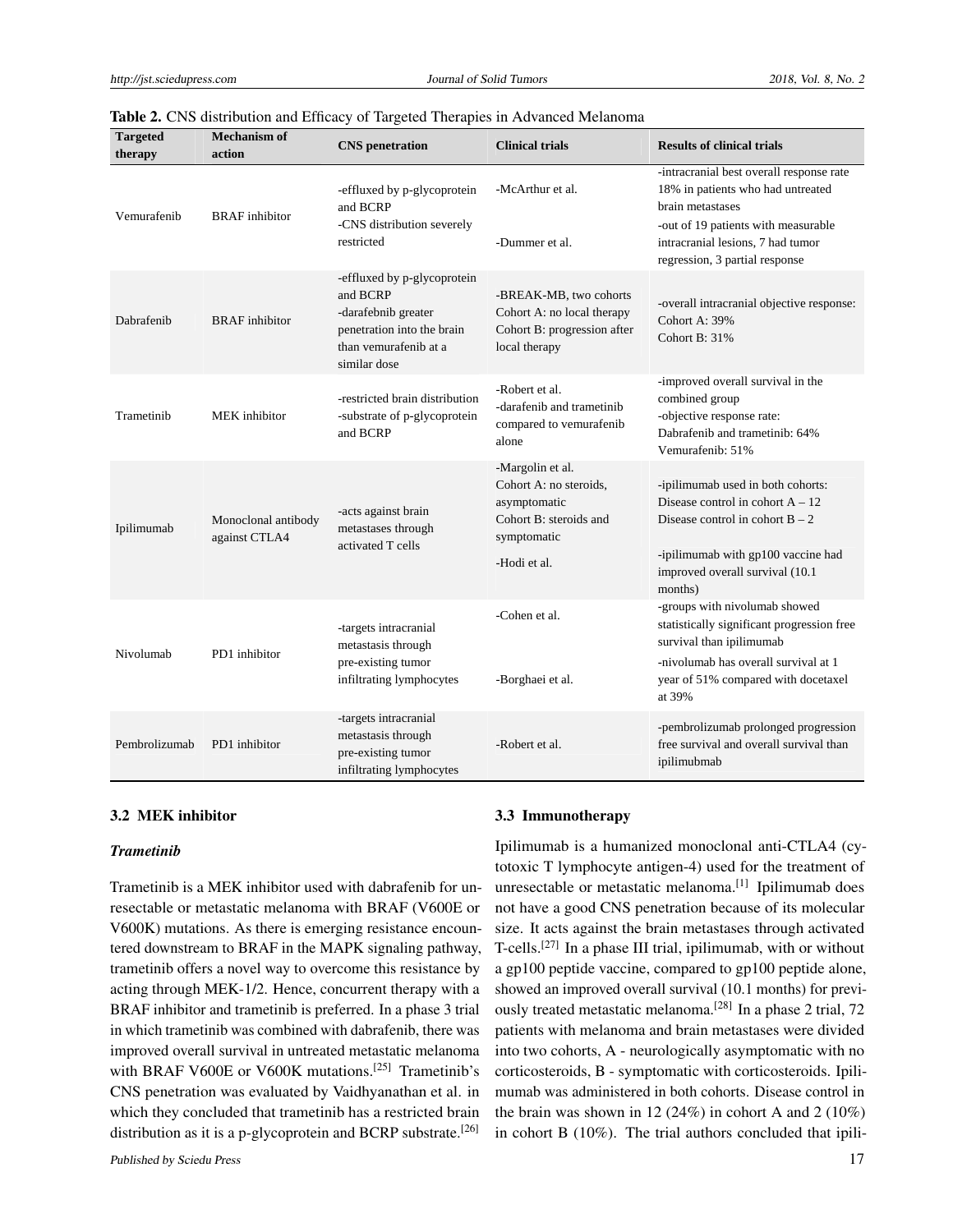mumab had some activity in advanced melanoma with brain metastases.[\[27\]](#page-6-20)

# 4. MELANOMA AND NSCLC

#### 4.1 PD1/PDL1 inhibitors

In the human body, the peptide fragments on the antigen presenting cells are recognized by the T cells, which in turn activate cellular immunity. This T cell stimulation is usually deactivated by a pathway that consists of programmed cell death receptor 1 (PD-1). When PD1 binds with PDL1, which is on tumor cells, it downregulates the T cells ability to mount a response against tumor cells. PD1 and PDL1 antibodies, such as nivolumab and pembrolizumab, restore the antitumor response in patients with melanoma.<sup>[\[29\]](#page-6-22)</sup> It is hypothesized that there might be tumor infiltrating lymphocytes, and immune modulation by these agents allows cytotoxic T cells migration into the brain.[\[30\]](#page-6-23)

#### 4.1.1 *Nivolumab*

Nivolumab is used for metastatic melanoma and chemotherapy resistant metastatic NSCLC. In a multicenter, randomized trial, 945 patients with prior untreated, unresectable, or metastatic melanoma were divided into three groups; nivolumab with ipilimumab, nivolumab, and ipilimumab. The study concluded that progression free survival was statistically significant in the nivolumab groups than ipilimumab alone.[\[31\]](#page-6-24) Nivolumab is FDA approved as a monotherapy or in combination with ipilimumab in unresectable or metastatic melanoma. In a phase 3 trial, nivolumab was compared to docetaxel in advanced NSCLC patents. The overall survival at 1 year with nivolumab was 51% and for docetaxel was 39%.[\[32\]](#page-6-25)

#### 4.1.2 *Pembrolizumab*

Pembrolizumab is FDA approved for unresectable or metastatic melanoma. A phase 3 trial showed that pembrolizumab demonstrated a longer progression free survival

and overall survival compared to ipilimumab.<sup>[\[33\]](#page-6-26)</sup> Pembrolizumab is also approved as a first line agent for metastatic NSCLC with expression of PDL1 on at least 50% of tumor cells, and as second line agent for metastatic NSCLC after platinum based chemotherapy is ineffective in controlling progression. Based on a phase 2 clinical trial of 123 patients, carboplatin and pemetrexed pembrolizumab with/without in advanced NSCLC concluded that an objective response was achieved in 33 with pembrolizumab and 18 with chemotherapy. The study concluded that pembrolizumab, carboplatin and pemetrexed combination is effective and well tolerated.[\[34\]](#page-6-27)

# 5. CONCLUSION

The various targeted therapies reviewed in this paper have shown activity against brain metastases in NSCLC and melanoma patients (see Tables 1 and 2). Most of the targeted therapies have a low CNS penetration, however in clinical trials they have proven to be clinically effective. The targeted therapies provide newer treatment options for an advanced stage disease, when compared to surgery, stereotactic radiotherapy or chemotherapy. By utilizing the information about the CNS distribution and efficacy of the targeted therapies, clinicians could tailor a management plan for patients with metastatic NSCLC and melanoma. To further our understanding about the efficacy of targeted therapies, clinical trials should be conducted to evaluate targeted therapies as first-line treatment options for patients with NSCLC and melanoma with brain metastases. Through specific research about the targeted therapies, we would be able to highlight their effectiveness as well as their associated adverse effects and outcomes, which would aid in the decision-making process.

# CONFLICTS OF INTEREST DISCLOSURE

The authors declare that there is no conflict of interest statement.

#### **REFERENCES**

- <span id="page-5-0"></span>[1] Ramanujam S, Schadendorf D, Long GV. Systemic therapies for melanoma brain metastases: which drug for whom and when? Chin Clin Oncol. 205 Jun. 4.
- <span id="page-5-1"></span>[2] PubChem, Open Chemistry Database. Erlotinib. Available from: <https://pubchem.ncbi.nlm.nih.gov/compound/176870> Accessed 2017.
- <span id="page-5-2"></span>[3] Togashi Y, Masago K, Fukado M, et al. Cerebrospinal fluid concentration of erlotinib and its active metabolite OSI-420 in patients with central nervous system metastases of non-small cell lung cancer. J Thorac Oncol. 2010 Jul; 5: 950-955. [https://doi.org/10.109](https://doi.org/10.1097/JTO.0b013e3181e2138b) [7/JTO.0b013e3181e2138b](https://doi.org/10.1097/JTO.0b013e3181e2138b)
- <span id="page-5-3"></span>[4] Togashi Y, Masago K, Fukudo M, et al. Efficacy of increased-dose erlotinib for central nervous system metastases in non-small cell lung cancer patients with epidermal growth factor receptor mutation. Cancer Chemother Pharmacol. 2011 Oct; 68: 1089-1092. <https://doi.org/10.1007/s00280-011-1691-z>.
- <span id="page-5-4"></span>[5] Bai H, Han B. The effectiveness of erlotinib against brain metastases in non-small lung cancer patients. Am J Clin Oncol. 2013 Apr; 36: 110-115. PMid:22391431. [https://doi.org/10.1097/COC.0b](https://doi.org/10.1097/COC.0b013e3182438c91) [013e3182438c91](https://doi.org/10.1097/COC.0b013e3182438c91)
- <span id="page-5-5"></span>[6] PubChem, Open Chemistry Database. Gefitinib. Available from: [https://pubchem.ncbi.nlm.nih.gov/compound/1236](https://pubchem.ncbi.nlm.nih.gov/compound/123631#section=Top) [31#section=Top](https://pubchem.ncbi.nlm.nih.gov/compound/123631#section=Top). Accessed 2017.